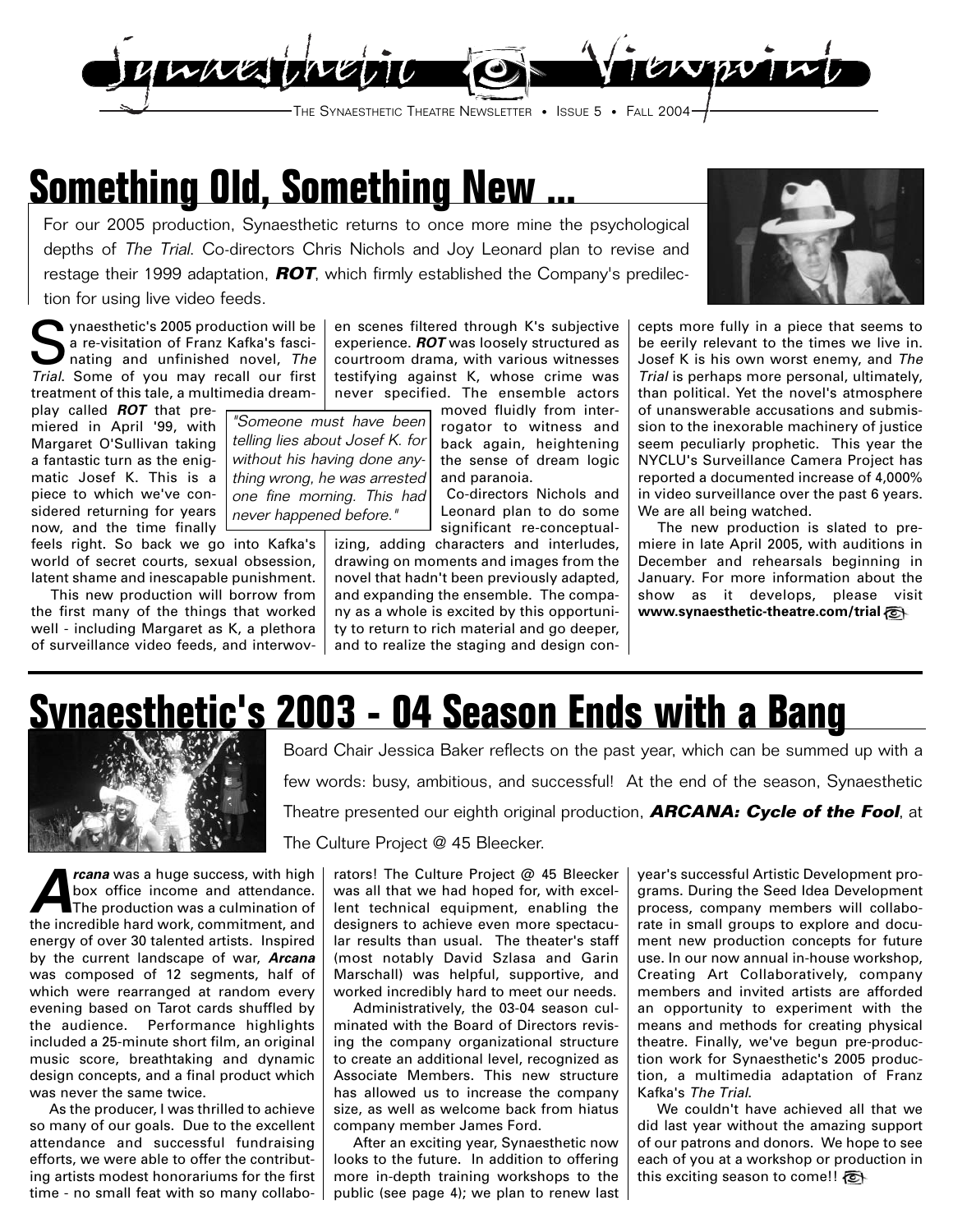#### **Arcane Memoirs**

Members of the ensemble - cast, crew, designers & directors - share some of their experiences and reactions to working on **ARCANA: Cycle of the Fool**. The show ran from May 15th - 29th at the Culture Project @ 45 Bleecker, in lower Manhattan.

**Michael Makowski (Stage Actor):** The | before us, to somehow address the deepweek before I was cast in **Arcana** I was going to quit theatre. The fact is this: I've been an actor for ten years now and this was the best show I've ever been in. I am honored to have been a part of such an amazing team of artists who care so much, and

work so hard and endlessly for their art. There was a true kindness, tenacity and inquiry into the nature of creation, and the human dilemma of existence and the end of that existence. As an actor, to work in that environment was a dream come true and I can only hope that it comes again because I want to go deeper.

**Clinton Powell (Stage Actor):** I was continually amazed at how each combination of the cards could generate a unique quality for each performance. Working on a show with such weight of content was both an extreme challenge and an utter delight.

**Chris Nichols (Co-Director):** So much of the



being present with the themes we wanted to explore and an ongoing exercise in accepting the direction a given piece might take or the order of a performance on a given night. It was about breathing into the

moment and seeing the world from that perspective; remembering the other orders, but also completely giving into the one that was happening right now.

**Arwen Lowbridge (Asst. Stage Manager):** With our world enduring such tumultuous

times, I felt empowered by my experience of **Arcana** - knowing that I contributed to something that promoted peace, understanding and hope in a world set upon by violence, hypocrisy and hatred.

**Ted Hannan (Film Actor): Arcana** was a sumptuous, provocative experience. The reading of the cards opened up for me an urgent need to pay attention to what lies

ening shadow cast by the bomb. While serious, I loved the humor, and the playful grotesque. The shoot was a cool, if grueling, experience. It was wonderful to be down with the Synaesthetic family.

**Joy Leonard (Co-Director):** For a couple of control freaks like Chris and myself, including the chance element and allowing for

constant transformation was just enormous, both terrifying and liberating. I held my breath every time Margaret drew the cards that would determine the order that night. People who saw **Arcana** kept asking us, "So really, was there an ideal order?" And

the answer is still no. There were too many unexpectedly beautiful conjunctions to ever be encompassed in one single performance.

**Paula A. Marchiel (Production Coordinator):** The challenges of the ever-changing show were energizing. It was fun to keep track of the different orders of the live performance and talk about how each one changed depending on its relationship to the film sequences. I came away from the experience feeling proud to have worked on both the film and stage pieces and proud of everyone I had worked with.

**John DesRoches (Film Director):** The 6 days of filming Fool were like a dream, maybe because we barley slept. It was the most grueling, tense and exciting vacation I ever had. I would do it again tomorrow.

> **Suchan Vodoor (Editor & Film Actor):** It was great to see the film and stage elements finally come together. Often, during editing, we would have to balance what was good for the story of the film with how it fit into the

whole show. In the end it was nice to see the effect the two had on each other, especially when reservations I had about a cut disappeared when that same scene was

shown in the context of the show.

**Margaret O'Sullivan (Stage Actor):** I really enjoyed watching the show every night and thought it was beautiful,

thought provoking and very moving. I was excited about the leap we took as a company for trying something so different.

**H. Brooke Perkins (Film Actor):** It was great to be back working with everyone. Weird

> being on the other side of things, but awesome all the same. It was a unique experience. *[In addition to* playing one in the film, Brooke really is currently an officer of the NYPD. In a previous life she designed lights for Synaesthetic.]

**Tina West Chavous (Stage Actor):** Even though at times during the process, I felt

ensconced in the turbulence and complications of my own life and life in general, I was able to use those ups and downs to further my work in **Arcana**. Indeed, our lives' complications, our fears and losses and dreams were upon what we built the show.



**Bonnie Rose Marcus (Film Actor):**  excerpted from "Playing Laia"

Late afternoon Fort Green Park, Brooklyn clouds streaking cross sky bare branched trees beckon

COPY THAT

I am between myself and Laia there is no linear frame death before memory dream to the waking light circular, mysterious, illuminating

Think of a question hold that question in your mind

IT'S A TAKE

For additional reactions, photographs and information on **Arcana** please visit **www.synaesthetic-theatre.com/arcana**





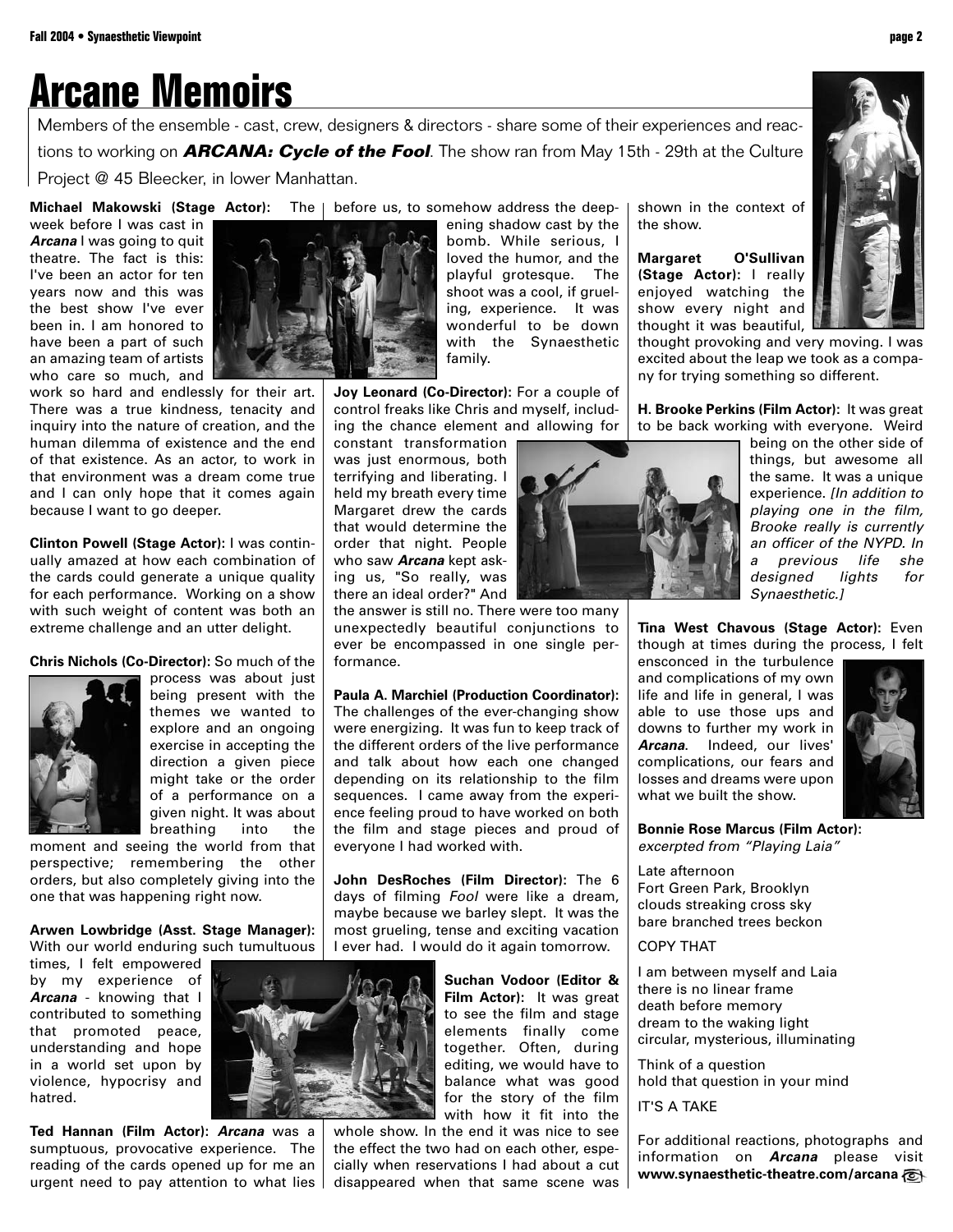### **Inside Out : Developmental Movement & The Viewpoints Workshop**



was thrilled to participate in<br>Synaesthetic Theatre's Developmental<br>Movement & the Viewpoints: Joining<br>Sensation to Perception in May. thrilled to participate in Synaesthetic Theatre's **Developmental Movement & the Viewpoints: Joining** Combining the two techniques to investigate physically-based theatre facilitated a wonderful, rich exploration into these disciplines. We were blessed with a diverse group of participants with all levels of experience in both forms. This created a supportive and judgment-free environment which resulted in an expansive opportunity to explore the work at hand. Ours was one of the most dedicated and focused groups I have ever had the pleasure of working with in any situation.

I believe the great value of this work is

In May, Synaesthetic produced a 2-day workshop led by Wendell Beavers, which combined his Developmental Movement technique with the Viewpoints. This was a rare opportunity to work with Wendell here in NYC, since he was appointed Director of Performing Arts at Naropa University in 2003 and is now Chair of their new two-year MFA in Theater: Contemporary Performance. Arwen Lowbridge recalls sharing the experience with the 15 other artists who attended.

the act of investigation. My experience in this workshop yielded the questions "What are the difficulties inherent in creating theatre from the inside out and what physical tools does the performer have at their disposal to incorporate into a performance of

any kind?" These questions always lead me back to the elusive relationship between form and content and performer and audience - what is being

expressed and how it is being communicated. For example, I examine how a gesture or movement resonates to the audience and then compare it to my inner emotional experience of that gesture.

I have been a student of these and other physical techniques for over ten years now, and ironically, the more physical work I participate in, the more mental conundrums I come out with. Of course, I

> love it because it leads me back to another workshop to continue my examination. I am truly grateful to Synaesthetic for providing the programs which support my personal quest for generating questions rather than cultivating

answers.

For additional information on future Synaesthetic workshops, please visit **www.theviewpoints.com**

For 2 intense weeks in July, Chris Nichols and Joy Leonard taught a Workshop in Physical Theatre with Stephen Wangh, author of An Acrobat of the Heart, for the Special Programs department at NYU. The class totaled 72 'real' hours, and counted for 2 Masters Level credit hours. **The Art of Teaching** 

hile we've cadged rehearsal space on the good ol' 2nd floor of TISCH (home of ETW) for years now, this was our first return to NYU as official instructors. Steve wanted to create a class for the purpose of teaching teachers - that is, dealing with pedagogy and methods for teaching Physical Acting. Chris and Joy laid down the basics for

Viewpoints work and a little piece-making, and served as demonstrators when needed for the Grotowski-based work that Steve led. Along the way we also soaked up pedagogy ourselves, and enjoyed the immersion in physical acting. It was an extremely challenging and enlightening experience, and it was an honor to work with a group of teaching artists who were



so deeply committed to honing their crafts and expanding their educational tools. For those of you who have read Steve's book, you'll be happy to learn that he has another in the conceptual works already - dealing more directly with pedagogy issues.

Many thanks to Steve for inviting us to take this journey with him!

## **Greetings and Farewells**

Synaesthetic is pleased to announce<br>that in August 2004 we inducted four<br>new members into our fold. Clinton<br>Powell, has joined us as a Producing that in August 2004 we inducted four new members into our fold. Clinton Powell has joined us as a Producing Company Member and Seth Trucks, Paul Hudson and Suchan Vodoor as Associate Members of Synaesthetic Theatre. Clinton appeared onstage in **ARCANA: Cycle of the Fool** and as Narcissus in **Icon**. Seth choreographed the violence for **Arcana** and **Shadow of the Invisible Man**. Paul did astounding things with lights in the last three Synaesthetic productions, and Suchan has collaborated with the company in a variety of capacities, including designing lights, editing video and acting. We are delighted to welcome these four talented individuals, and continue cultivating their valuable skills and energy within our creative processes.

After several years of amazing work with Synaesthetic, Beth Krafchik has left the company to pursue other interests. She appeared in our first six productions - including starring as the AI in **Tamatebako {the box}** -- and has been a strong force in shaping the ongoing aesthetic of the company. We will miss her, and wish her the very best in all endeavors!